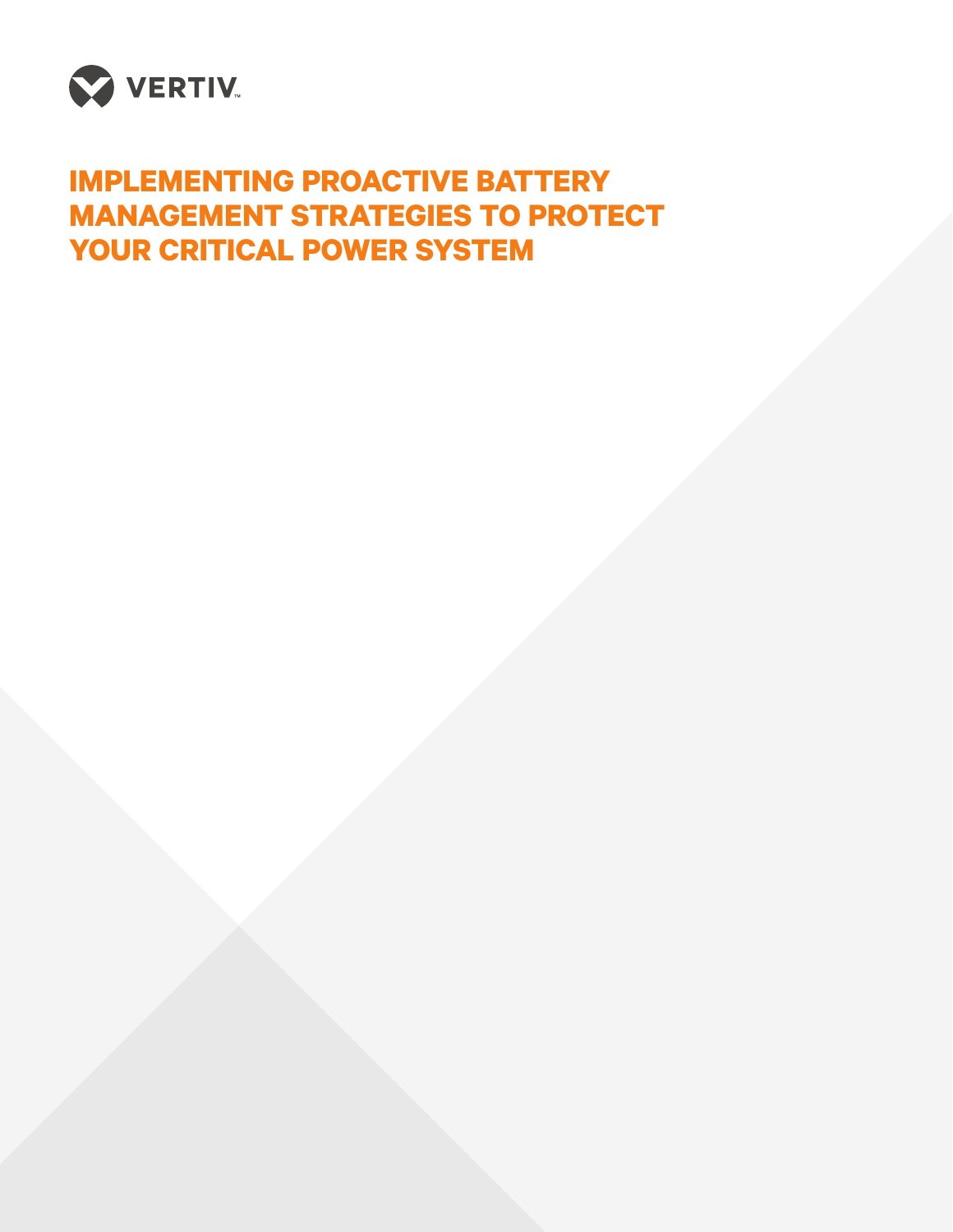# **Executive Summary**

According to the Electric Power Research Institute (EPRI), 98 percent of all power outages last less than 10 seconds. Yet, if the batteries in the uninterruptible power supply (UPS) system supporting your critical network fail during those 10 seconds, the cost to the business can quickly escalate to hundreds of thousands of dollars.

Batteries are the low tech component in today's sophisticated power systems. As such, their importance in protecting your critical IT infrastructure may be overlooked. However, because battery-related failure is the primary cause of UPS system failure, it's imperative to adopt proactive battery management strategies designed to optimize battery performance and reliability without placing your operations in jeopardy due to a potentially failing cell.

Proactive strategies that should be considered by facility managers for all critical operations include:

- **1.** Following battery maintenance best practices including the manufacturer's published recommendations, and following guidelines from the Institute of Electrical and Electronics Engineers (IEEE) such as 450 for vented lead-acid (VLA), 1188 for valve-regulated lead-acid (VRLA), and 1106 for nickel-cadmium (NiCad) batteries.
- **2.** Monitoring batteries. A battery monitor can provide ambient temperature, cell voltages, and internal resistance of the batteries, allowing these conditions to be optimized—utilizing the maximum available life and performance of the battery.
- **3.** Keeping on-site spares. Mixing new with old batteries within an aging string may cause substantial risk of complete string failure. Replacing failing batteries with batteries from an on-site spares cabinet that has been properly set up and maintained eliminates the risk of improper float characteristics.

#### **string:**

**multiple cells grouped together serially to form higher voltages or in parallel to form higher currents** 

## **Introduction**

An increase in the density of the servers and communication devices that populate data centers and computer rooms, as well as the proliferation in the number of these devices, is driving change in the power systems that are critical to business continuity.

Consider how power requirements for IT equipment racks have changed in the last 15 years. In 2001, a fully populated server rack could house 42 servers, which were likely to be dual-corded and operating at 208 volts. By 2006, the total power consumption increased from four kilowatts to almost 20 kilowatts. Now, a standard rack can house six dualcorded blade chassis operating at 208 volts with a power consumption of 24 kilowatts.

Further, the addition of new high density equipment often signals increased criticality as companies heighten their dependence on data center systems and computer rooms. The IT infrastructure in many businesses has evolved into an interdependent business-critical network of data, applications, engineering systems, storage, and servers. A power failure at any point in the network can impact the entire operation with serious consequences for the business. Given the high cost of downtime, the need to pay special attention to protecting the power systems that support critical networks should not be underestimated.

In most cases, the ability to keep critical systems running through power outages is dependent on the UPS and its battery system. Unlike other components, batteries wear down over time, whether they are used or not. That wear is especially accelerated by the battery cycling that is caused by short power disruptions that go unnoticed in the facility. According to EPRI, 98 percent of all outages last less than 10 seconds. In addition, a single bad cell in a string could compromise the entire backup system and leave an organization without protection.

By implementing proactive management strategies, companies can optimize battery performance and protect against IT system instability and downtime. Understanding battery life expectancy and aging is the first step in developing an effective battery management strategy that enhances performance and reliability.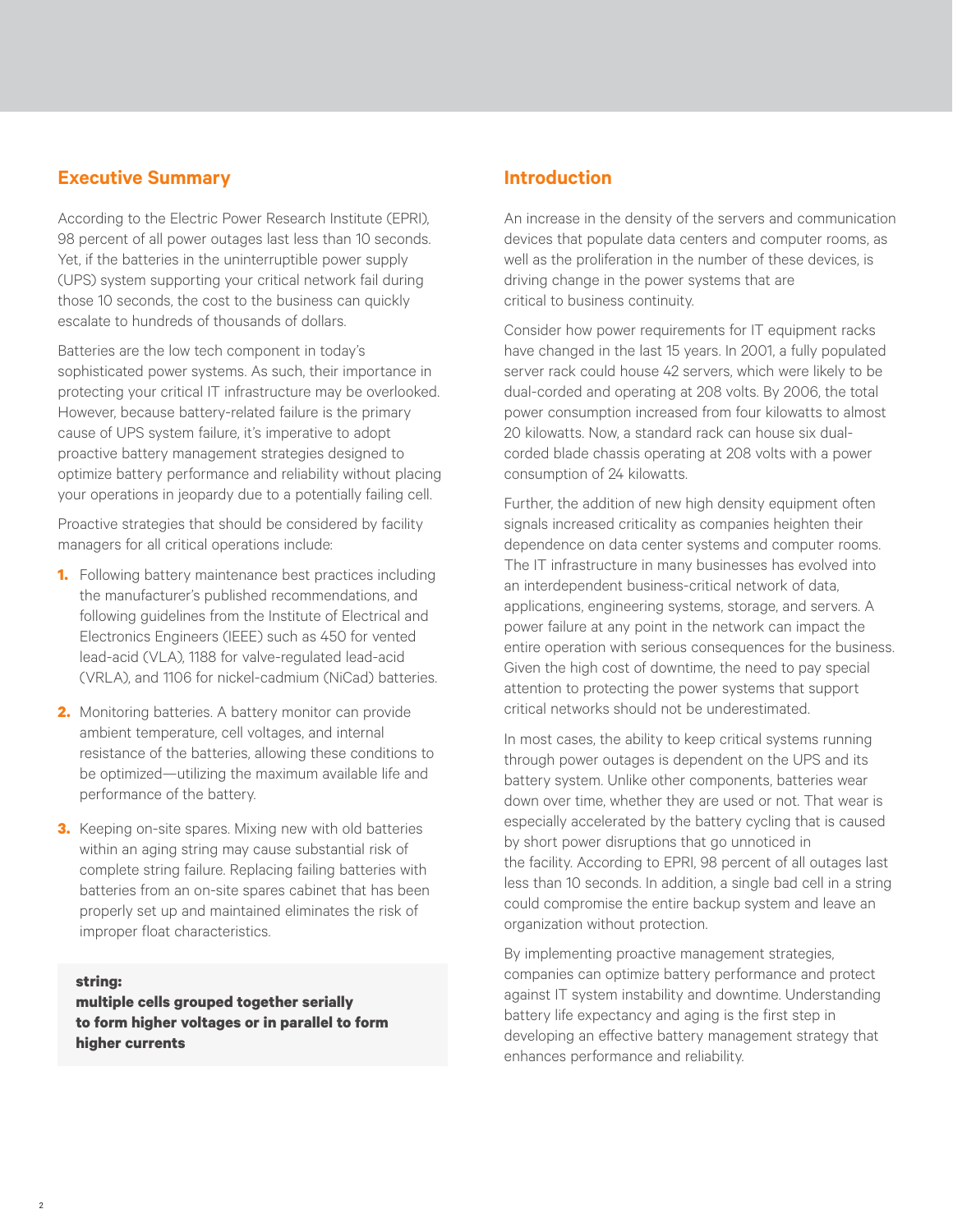

## **Battery Life Expectancy**

Batteries represent a significant part of the cost of the critical power system, but are subject to wear and aging faster than most other components. When a UPS fails, there is a good chance that battery failure is the cause. According to the 2013 Study on Data Center Outages by the Ponemon Institute, battery-related failure is responsible for 55 percent of UPS system failures, as shown in Figure 1. Understanding a battery failure involves understanding battery life expectancy as well as the causes of battery aging.

Batteries have a certain life expectancy, and sooner or later, every battery will reach the end of its life. Misunderstanding battery life expectancy is common and stems from confusing battery design life with battery service life. Battery design life is specified by the manufacturer and takes into account cell design and battery aging under controlled conditions in the manufacturer's laboratory. Battery service life considers how application, installation design, real-world operating conditions, and maintenance practices impact battery aging—most often lowering life expectancy. Figure 2 shows estimated design life versus service life for different classes of batteries. For example, high discharge rate VLA batteries typically used in large UPS systems have a design life of 20 years, but an average service life of 12-14 years.



*Figure 1: Battery-related failures account for more than half of all UPS system failures.*

#### **Factors that Accelerate Aging**

Batteries are made by rolling paste onto a grid of positive and negative plates. The positive plates experience mechanical stress due to the discharge and recharge of the battery. This normal battery aging process is illustrated in Figure 3. During discharge, an electrochemical reaction makes the lead paste inside the battery's grid structure expand. This puts dimensional pressure on the grid structure, thereby changing the physical dimension of the positive plate material and the grid at the molecular level, causing grid corrosion. Grid corrosion causes both horizontal and vertical "growth" of the positive plates and separation of the paste material from the grid structure, allowing the electrolyte to attack the structure over time. This results in corrosion that increases a cell's internal resistance thus reducing capacity.

Whether the batteries supporting your critical power system will age normally toward their defined life cycle or fail prematurely depends on a variety of factors. How batteries are handled, the environment in which they are housed, the quality of the systems used to maintain the batteries, and other variables affect the aging process.

High ambient temperature and frequent discharge rates are most commonly responsible for reducing useful life across all types of batteries. (Dryout is the most common cause of VRLA battery failure.) Battery aging accelerates dramatically as ambient temperature increases. This is true of batteries in service and in storage. Even under specified temperatures, batteries are designed to provide a limited number of discharge cycles during their expected life. While that number may be adequate in some applications, there are instances where a battery can wear out prematurely.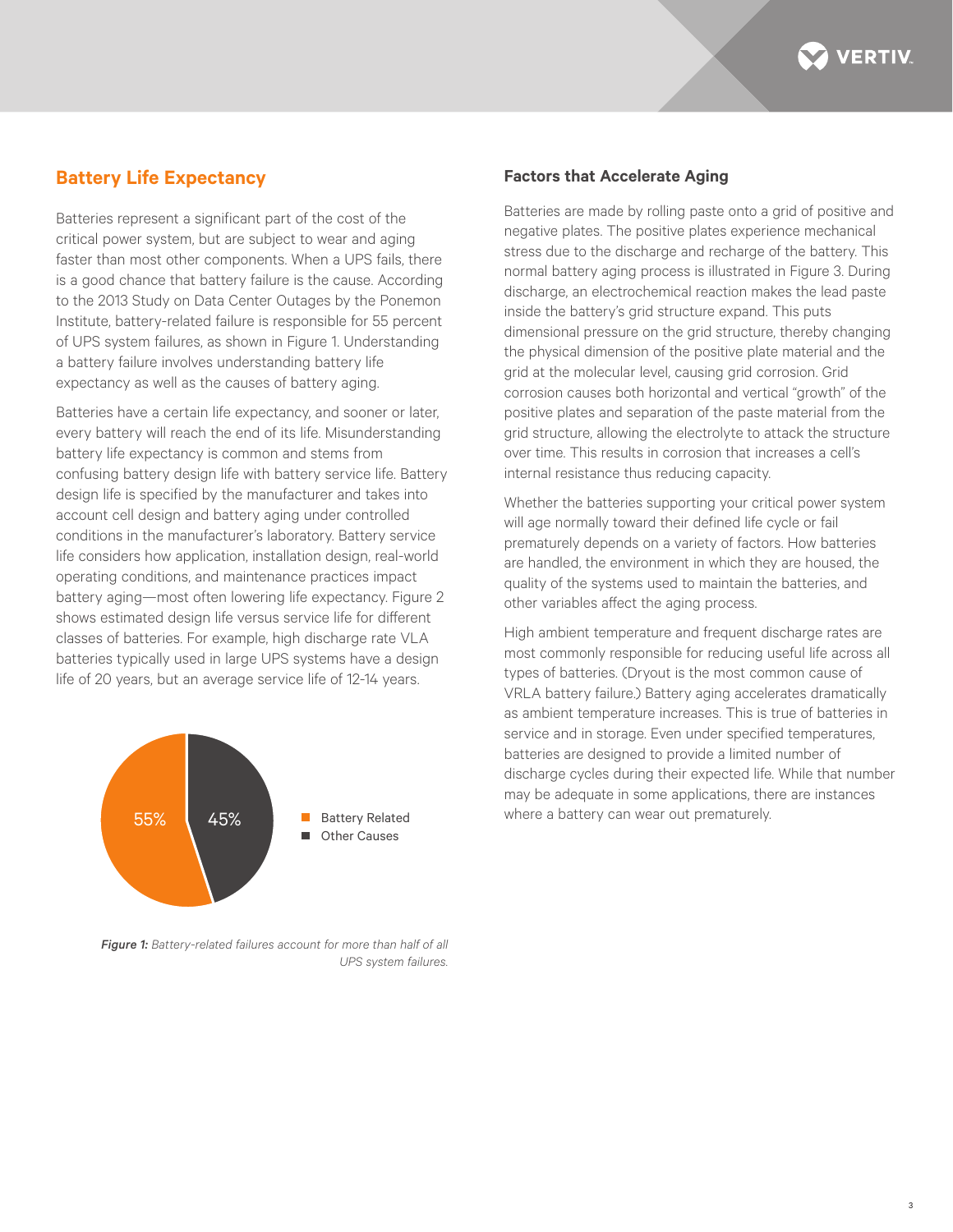Other factors that can cause premature battery failure include:

- High or low charge voltage
- Excessive charge current
- Strained battery terminals
- Manufacturing defects
- Improper room temperature
- Overcharging and over cycling
- Loose connections
- Poor and improper maintenance

Nothing can stop the battery aging process. Once a battery is formed, the aging process starts. However, facility managers can optimize battery performance by adopting the following proactive battery management strategies:

- **1.** Whenever possible, follow battery maintenance best practices outlined by IEEE standards and battery manufacturer schedules defining specific battery maintenance checks and how frequently they should be made.
- **2.** Monitor batteries to continually assess the health of your power system's life support without incurring maintenance downtime.
- **3.** Keep on-site spare, maintained and charged like the original string, to avoid catastrophic loss caused by replacing too many of the cells in a string during normal battery lifetime.
- **4.** Perform capacity testing in accordance with IEEE recommended practices to verify battery integrity.

The objective of implementing proactive management strategies is to get the most effective use possible from your batteries without placing your operations in jeopardy due to a failing cell.

# **Battery Maintenance Best Practices**

In a critical power application, the first line of defense in guarding against battery failure presents itself before the batteries are ever placed in service. The batteries need to be fully charged, properly installed—physically, electrically and environmentally—and their condition verified in order to minimize the likelihood of costly retests and equipment *Figure 3: Batteries age when mechanical stress causes grid expansion.*

damage. Properly inspecting the batteries before startup and/or load testing will provide valuable information that can be applied immediately and serve as a baseline for any testing conducted throughout the service life of the batteries.

| <b>UPS BATTERY TYPE</b>   | <b>DESIGN LIFE</b> | <b>SERVICE LIFE</b> |
|---------------------------|--------------------|---------------------|
| Vented Lead-Acid          | 20 years           | 12-14 years         |
| Valve-Regulated Lead-Acid | 20 years           | 8-10 years          |
| Valve-Regulated Lead-Acid | 10 years           | 4-6 years           |
| Nickel-Cadmium            | 20 years           | 15 years            |

Design Life = cell design + manufacturer operating conditions Service Life = installation design + operating conditions + maintenance practices Warranty Life = manufacturer amortizes the cost of the cell; no relationship to design and service life

> *Figure 2: The service life of VLA, VRLA and NiCad batteries is typically much shorter than the design life.*

If this basic information is not collected, analyzed and understood, there is no guarantee the batteries will perform as needed and trend analysis becomes more difficult. If an abnormality goes undetected, facility managers may experience schedule delays or extra costs to replace or repair damaged components.

Depending on whether the facility is using VLA, VRLA or NiCad batteries, certain maintenance best practices should be followed. These best practices have been documented in IEEE publications (450, 1188 and 1106) and include acceptance testing prior to commissioning, as well as inspections and load testing requirements for all batteries throughout their service life. Figure 4 outlines the requirements per inspection period.

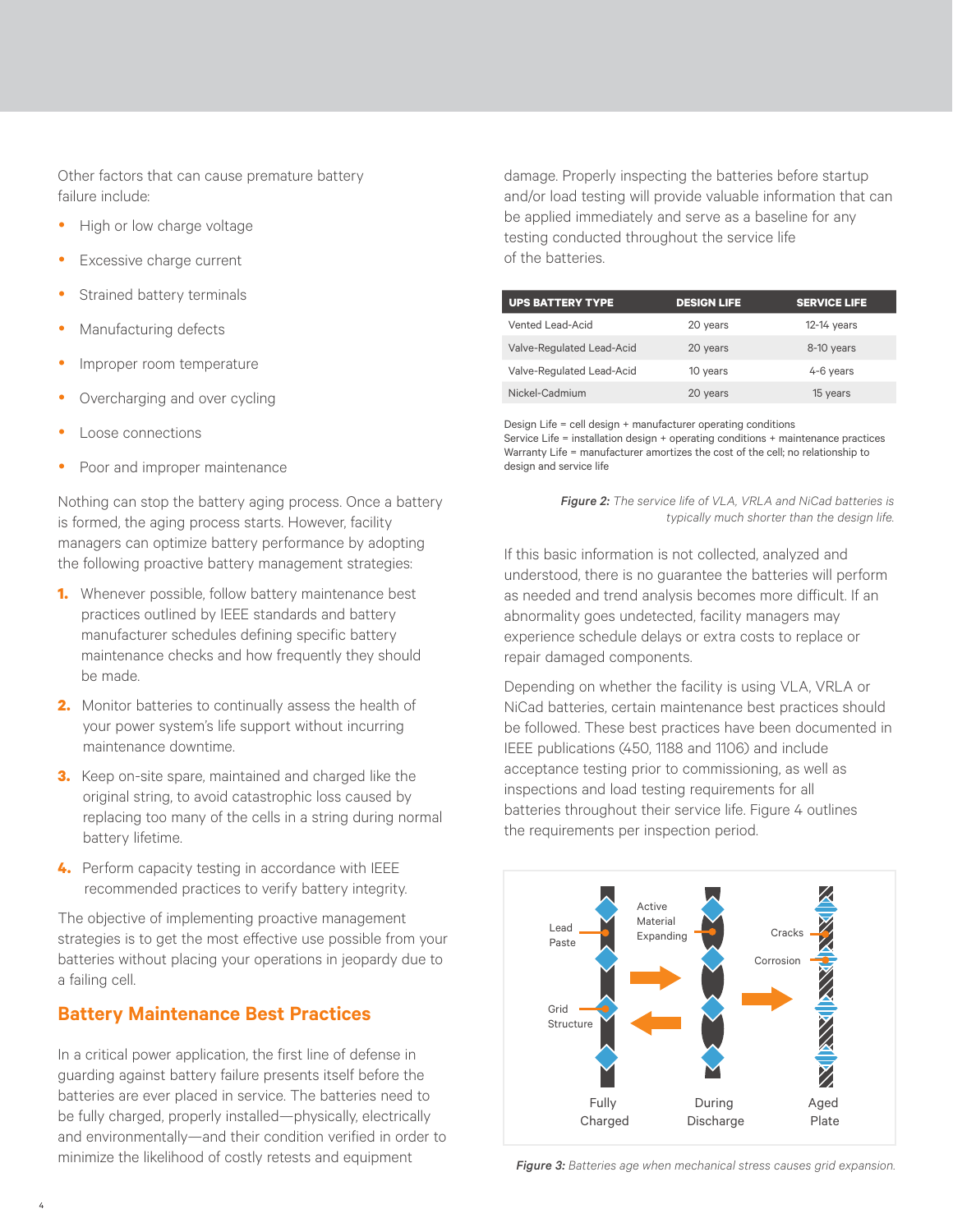

Performing a capacity test, though expensive, is the only true way to determine absolute capacity, and should be conducted at recommended intervals until degradation is evident, then the frequency increases to an annual test.

Normal capacity test intervals (prior to evidence of degradation):

- Vented lead-acid (flooded) every 6 years
- Valve-regulated (large format) every 2 years
- Valve-regulated (multi-cell) every 12-15 months
- Nickel-cadmium every 5 years

Unfortunately, common practices often replace best practices. Governed by real-world factors, many facility managers are often forced to take into account the cost of performing the recommended IEEE schedule as it relates to the criticality of the application.

While following the IEEE schedules is recommended, when everyday pressures mandate otherwise, facility managers are encouraged to consult manufacturer guidelines for recommended maintenance and potential cost-effective options.

| <b>RECOMMENDED TASK</b>                                               | <b>VLA IEEE 450</b>                                                                                                   |                                                                                                                |                 | <b>VRLA IEEE 1188</b>                                                                                          |                             |                             | <b>NICAD IEEE 1106</b>                                                                                                   |                        |                        |
|-----------------------------------------------------------------------|-----------------------------------------------------------------------------------------------------------------------|----------------------------------------------------------------------------------------------------------------|-----------------|----------------------------------------------------------------------------------------------------------------|-----------------------------|-----------------------------|--------------------------------------------------------------------------------------------------------------------------|------------------------|------------------------|
|                                                                       | <b>MONTHLY</b>                                                                                                        | <b>QUARTERLY</b>                                                                                               | <b>ANNUALLY</b> | <b>MONTHLY</b>                                                                                                 | <b>QUARTERLY</b>            | <b>ANNUALLY</b>             | <b>MONTHLY</b>                                                                                                           | <b>QUARTERLY</b>       | <b>ANNUALLY</b>        |
| System float voltage                                                  |                                                                                                                       |                                                                                                                |                 |                                                                                                                |                             |                             |                                                                                                                          |                        |                        |
| Float current                                                         | <b>Contract</b>                                                                                                       | <b>College</b>                                                                                                 | l.              | L.                                                                                                             | l.                          | L.                          |                                                                                                                          | l.                     |                        |
| Ambient temperature                                                   | m.                                                                                                                    | <b>Service Service</b>                                                                                         | n a             |                                                                                                                | <b>College</b>              | $\mathcal{L}_{\mathcal{A}}$ |                                                                                                                          | <b>Service Service</b> |                        |
| Visual inspection of battery<br>and battery area                      | l II                                                                                                                  | L.                                                                                                             | l I             | L.                                                                                                             | H                           | L.                          |                                                                                                                          | L.                     |                        |
| Electrolyte levels                                                    | <b>Contract</b>                                                                                                       | m.                                                                                                             | n a             |                                                                                                                |                             |                             |                                                                                                                          | <b>Tara</b>            |                        |
| Pilot cell voltage and<br>specific gravity (if used)                  | <b>Contract</b>                                                                                                       |                                                                                                                |                 |                                                                                                                |                             |                             |                                                                                                                          |                        |                        |
| Pilot cell electrolyte<br>temperature (if used)                       | <b>Service Service</b>                                                                                                |                                                                                                                |                 |                                                                                                                |                             |                             |                                                                                                                          | p.                     |                        |
| All cells specific gravity                                            |                                                                                                                       | 10%                                                                                                            |                 |                                                                                                                |                             |                             |                                                                                                                          |                        |                        |
| All cells voltage                                                     |                                                                                                                       | and the state of the state of the state of the state of the state of the state of the state of the state of th |                 |                                                                                                                | $\mathcal{L}_{\mathcal{A}}$ | $\mathcal{L}_{\mathcal{A}}$ |                                                                                                                          | <b>College</b>         |                        |
| All cells temperature                                                 |                                                                                                                       | 10%                                                                                                            |                 |                                                                                                                | H                           | H                           |                                                                                                                          |                        |                        |
| Cell/unit internal ohmic values                                       |                                                                                                                       |                                                                                                                |                 |                                                                                                                | <b>College</b>              | <b>Tara</b>                 |                                                                                                                          |                        |                        |
| Detail internal<br>visual inspection                                  | <b>Contract</b>                                                                                                       | l a l                                                                                                          | <b>Tara</b>     | l a                                                                                                            | H                           | <b>College</b>              |                                                                                                                          | <b>The Second</b>      | <b>Service Service</b> |
| AC ripple current and voltage                                         | m.                                                                                                                    |                                                                                                                | m.              |                                                                                                                | $\sim$                      |                             |                                                                                                                          |                        |                        |
| Unintentional battery grounds                                         | l al                                                                                                                  |                                                                                                                | l a             | L.                                                                                                             | l a                         | L.                          |                                                                                                                          | <b>College</b>         |                        |
| Cell-to-cell and terminal<br>connection resistance<br>(if applicable) |                                                                                                                       |                                                                                                                |                 |                                                                                                                |                             | $\mathcal{L}_{\mathcal{A}}$ |                                                                                                                          |                        |                        |
| Capacity test                                                         | Upon installation; within the first 2 years of<br>service; at intervals not to exceed 25% of<br>expected service life |                                                                                                                |                 | Upon installation; at intervals not to exceed<br>25% of expected service life or 2 years,<br>whichever is less |                             |                             | Upon installation; within the first 2 years<br>of service; at 5-year intervals until signs of<br>excessive capacity loss |                        |                        |

*Figure 4: IEEE standards address best practices for maintaining VLA, VRLA and NiCad batteries.*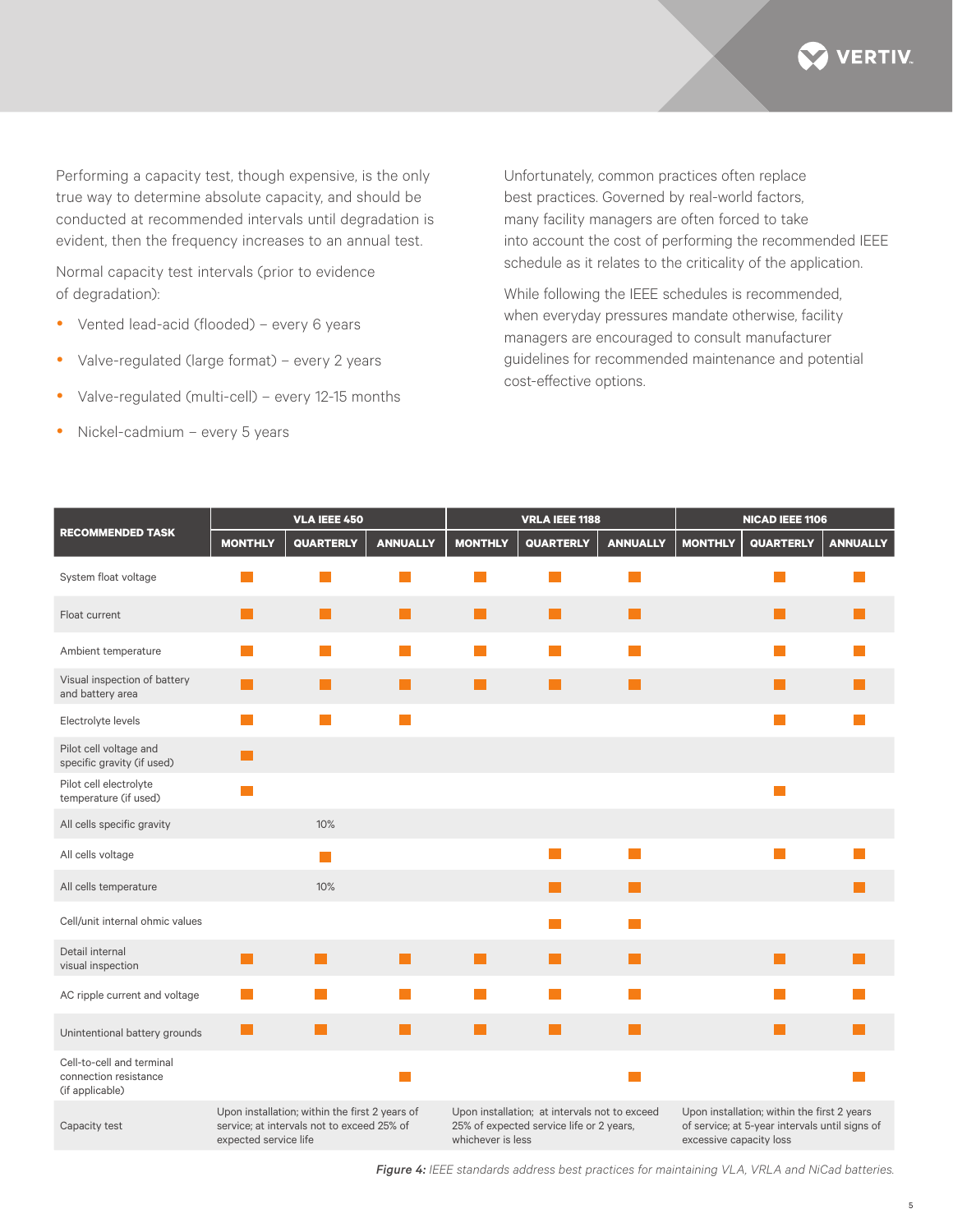# **Battery Monitoring**

Once a battery is operating properly, it's important to proactively monitor daily performance trends to help detect battery failure. A continuous battery monitoring system assesses a battery's true state of health. Instead of waiting for an inevitable failure or replacing batteries prematurely to prevent problems, monitors allow organizations to continue to utilize their batteries longer and with confidence by knowing the true condition of all critical battery parameters, such as cell voltage, internal resistance, cycle history, overall string voltage, current, and temperature.

The best way to determine a battery's health without discharging it is to use a monitoring system that measures the internal resistance of all of the cells in the battery string. As the battery ages and loses capacity, the resistance of a battery cell's internal conduction path increases. A substantial increase of the resistance in one cell is considered end of life for a complete battery string.

Figure 5 illustrates how batteries lose capacity as they age. Because 40 percent of the resistance in a battery cell is in effect paralleled with capacitance, DC resistance measurements are more accurate. With AC testing methods, the capacitance tends to mask the increase in resistance. DC resistance-based testing eliminates the capacitance considerations completely.

DC resistance-based testing also eliminates the effect that electrical noise can have on internal ohmic measurements. Stationary batteries are often located in very harsh, electrically noisy environments. A low AC test signal will "disappear" in UPS AC noise.

Typically, resistance data also changes when noise levels change due to load and/or aging capacitors. DC readings are able to completely ignore the AC ripple current and electrical noise produced by the operation of the UPS AC-to-DC battery chargers/rectifiers.

The information gained from battery monitoring should be analyzed and used to optimize battery life. For example, VRLA batteries are sensitive to temperature and float voltage settings. A battery monitor can provide ambient temperature, cell voltage, internal resistance, and data logging of the batteries monitored, allowing these conditions to be optimized, thereby utilizing the maximum available life and performance of the battery.

While there are many battery monitoring services available, the best solution to optimizing battery performance is to utilize an integrated battery monitoring service that combines state-of-the-art battery monitoring technology with proactive maintenance and service response. This type of proactive solution integrates on-site and remote preventive maintenance activities with predictive analysis to identify problems before they occur.

# **Battery Replacement**

If a power outage occurs, even a single bad cell in a string could compromise your entire backup system and leave you without protection. In addition to implementing proper maintenance practices and monitoring batteries, safely replacing failing batteries will help keep IT systems running to specifications and minimize the risk of costly downtime. IEEE standards recommend replacing a battery at the time its capacity reaches 80 percent. As we've discussed, a number



*Figure 5: Batteries lose capacity as they age justifying the need for a preventive maintenance program.*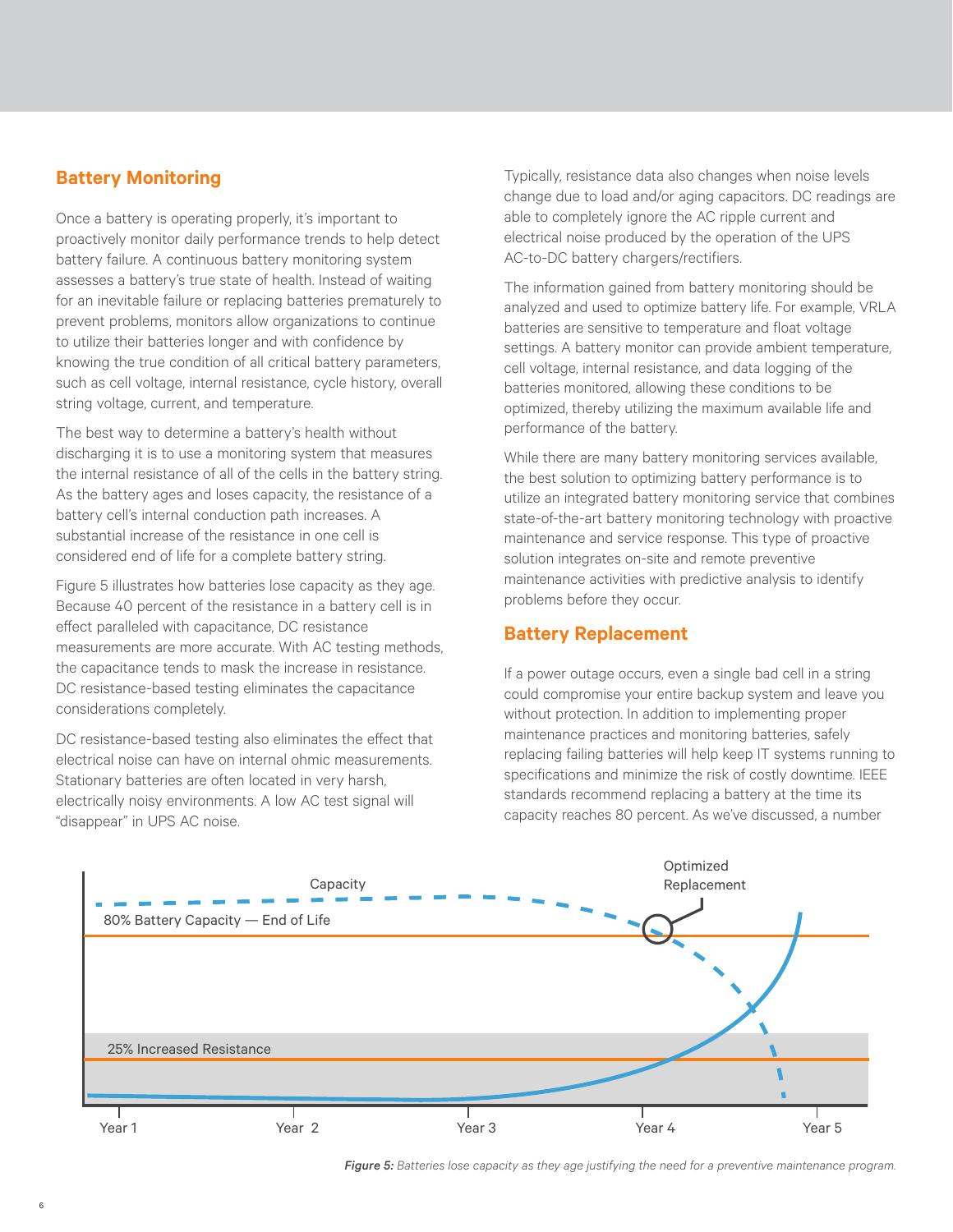

of factors affect the capacity of the battery, including age, usage, environment and maintenance. Based on factors such as these, a typical VRLA battery may reach 80 percent of rated capacity and need to be replaced within three to five years. Keep in mind, mixing new and old batteries may have an adverse affect on the float characteristics between cells.

Keeping on-site spares eliminates the problem of ohmic mismatch and helps ensure replacing a cell does not bring down your IT system. An effective practice would be to have enough spares to cover five to 10 percent of the batteries in every cabinet, plugged in and housed similarly to the batteries in service (depending on battery type and criticality of the facility).

The spare batteries will age simultaneously with the main battery string, making replacement faster and more stable for your critical power supply. While it's impossible to replicate the exact same conditions, replacing a failing battery with one of the same age, even if some variance in the condition of batteries exists, is safer than replacing it with a new battery.

This is especially true with VLA batteries, which tend to last 12 or more years. Because very old batteries may be obsolete, without on-site spares the alternatives for replacing failing batteries are not optimal. Either cells would have to be bypassed out of the string or a new, potentially incompatible battery would have to be installed and stabilized. If the choice is to bypass cells, it reduces the capacity of the string over time and affects available run time.

Overall, having on-site spares in an effective battery management strategy because of the following benefits:

- Spare batteries are charged and ready when they are needed most.
- Batteries age with the original battery string, eliminating the risk of mismatch.
- The number of visits to repair a string is reduced.
- The risk of obsolescence is minimized.
- The problem of delivering batteries to facilities in crowded urban locales is minimized.

# **Conclusion**

As business reliance on data center systems increases and more emphasis is placed on availability and reliability of critical power systems, organizations need to understand that without properly operating batteries, no UPS system can do its job.

Organizations should use trending data to optimize battery life instead of replacement based solely on age and should mitigate risk by being proactive in performing corrective actions and/or replacement.

Strategies to maximize the availability and performance of battery systems include following battery maintenance best practices, monitoring batteries, and keeping on-site spares. Devoting attention proactively to batteries will help organizations ensure their business critical systems remain up and running.